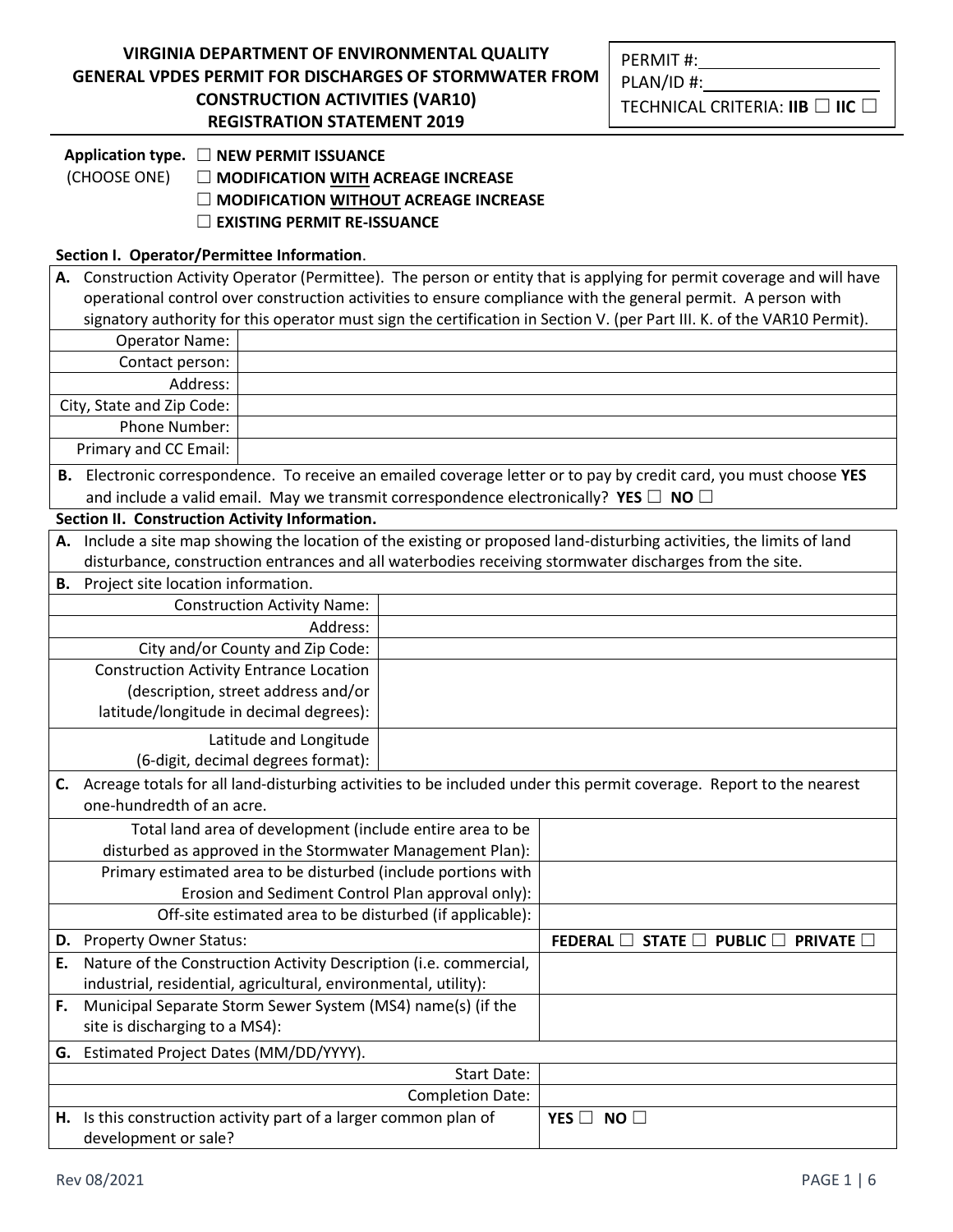| $6th$ Order Hydrologic Unit Code (HUC) and Receiving Water Name(s). Include additional areas on a separate page. |                                       |  |  |
|------------------------------------------------------------------------------------------------------------------|---------------------------------------|--|--|
| <b>HUC</b>                                                                                                       | <b>NAME(S) OF RECEIVING WATERBODY</b> |  |  |
|                                                                                                                  |                                       |  |  |
|                                                                                                                  |                                       |  |  |
|                                                                                                                  |                                       |  |  |

## **Section III. Off-site Support Activity Location Information.**

List all off-site support activities and excavated material disposal areas being utilized for this project. Include additional areas on a separate page.

| Off-site Activity Name:                                     |                      |  |  |  |
|-------------------------------------------------------------|----------------------|--|--|--|
| Address:                                                    |                      |  |  |  |
| City or County:                                             |                      |  |  |  |
| Off-site Activity Entrance Location (description, street    |                      |  |  |  |
| address and/or latitude/longitude in decimal degrees):      |                      |  |  |  |
| Latitude and Longitude (6-digit, decimal degrees format):   |                      |  |  |  |
| Is this off-site activity an excavated material disposal    | YES $\Box$ NO $\Box$ |  |  |  |
| area?                                                       |                      |  |  |  |
| If this off-site activity is an excavated material disposal |                      |  |  |  |
| area, list the contents of the excavated fill material:     |                      |  |  |  |
| Will a separate VPDES permit cover this off-site activity?  | YES $\Box$ NO $\Box$ |  |  |  |
|                                                             |                      |  |  |  |

## **Section IV. Other Information.**

|    | A. A stormwater pollution prevention plan (SWPPP) must be prepared in accordance with the requirements of the      |                                                      |                      |  |
|----|--------------------------------------------------------------------------------------------------------------------|------------------------------------------------------|----------------------|--|
|    |                                                                                                                    |                                                      |                      |  |
|    | General VPDES Permit for Discharges of Stormwater from Construction Activities prior to submitting the             |                                                      |                      |  |
|    | Registration Statement. By signing the Registration Statement, the operator is certifying that the SWPPP has been  |                                                      |                      |  |
|    | prepared.                                                                                                          |                                                      |                      |  |
| В. | Has an Erosion and Sediment Control Plan been                                                                      |                                                      | YES $\Box$ NO $\Box$ |  |
|    | submitted to the VESC Authority for review?                                                                        |                                                      |                      |  |
|    |                                                                                                                    | Erosion and Sediment Control Plan Approval Date (for |                      |  |
|    |                                                                                                                    | the estimated area to be disturbed MM/DD/YYYY):      |                      |  |
| C. | Has land-disturbance commenced?                                                                                    |                                                      | YES $\Box$ NO $\Box$ |  |
| D. | Annual Standards and Specifications. If this project is utilizing approved Annual Standards and Specifications     |                                                      |                      |  |
|    | (AS&S), attached the completed AS&S Entity Form.                                                                   |                                                      |                      |  |
|    | AS&S Entity Name (if different from the Operator                                                                   |                                                      |                      |  |
|    | identified in Section I):                                                                                          |                                                      |                      |  |
| E. | Billing information (leave blank if same as the Operator identified in Section I. above). This entity will receive |                                                      |                      |  |
|    | Annual Permit Maintenance and Permit Modification Fee invoices (if applicable).                                    |                                                      |                      |  |
|    | <b>Billing Name:</b>                                                                                               |                                                      |                      |  |
|    | <b>Contact Name:</b>                                                                                               |                                                      |                      |  |
|    | Address:                                                                                                           |                                                      |                      |  |
|    | City, State and Zip Code:                                                                                          |                                                      |                      |  |
|    | <b>Phone Number:</b>                                                                                               |                                                      |                      |  |
|    | Primary and CC Email:                                                                                              |                                                      |                      |  |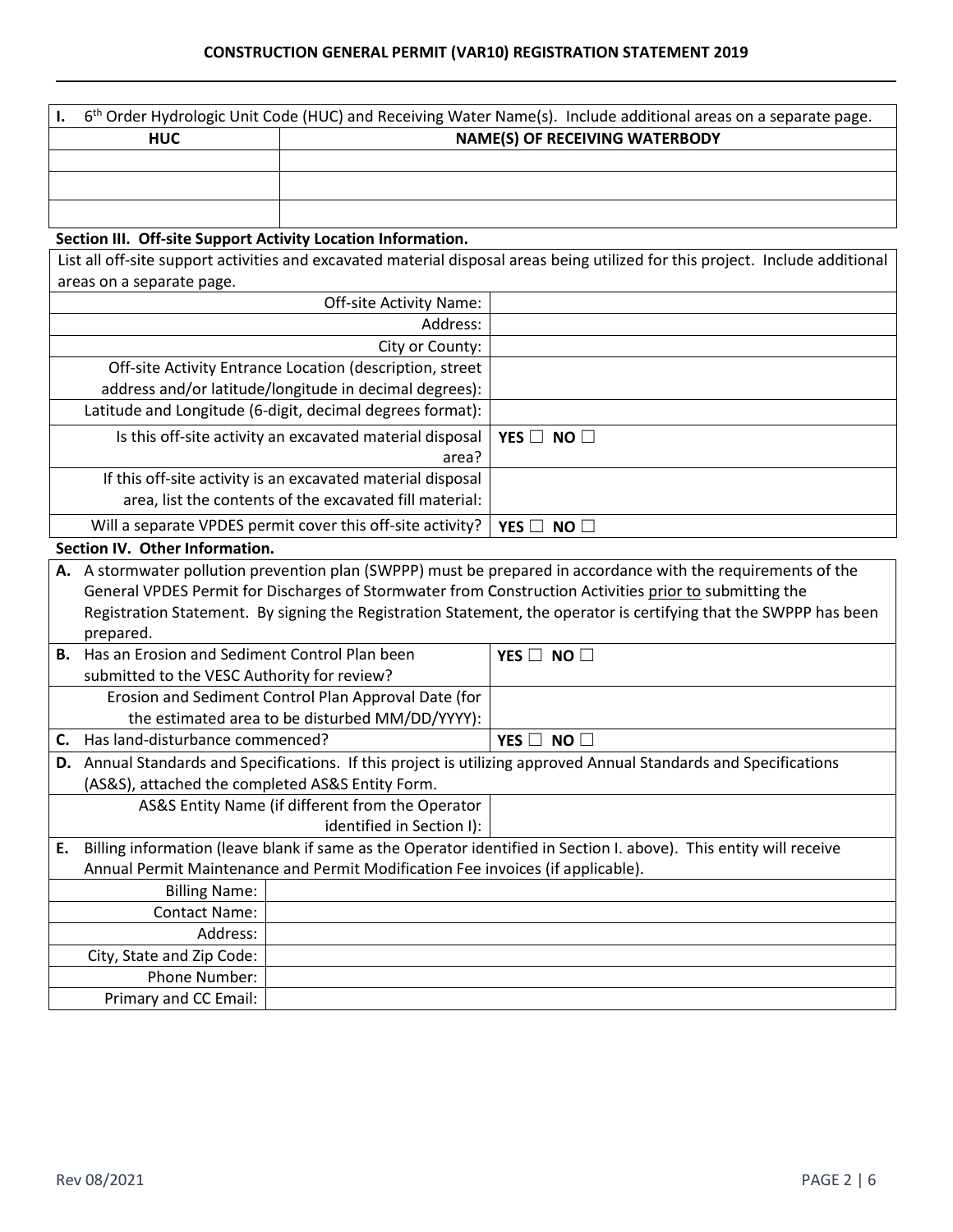**Section V. Certification.** A person representing the operator as identified in Section I. A. and meeting the requirements of 9VAC25-880-70. Part III. K must physically sign this certification. A typed signature is not acceptable. Please note that operator is defined in 9VAC25-870-10 as follows:

*"Operator" means the owner or operator of any facility or activity subject to the Act and this chapter. In the context of stormwater associated with a large or small construction activity, operator means any person associated with a construction project that meets either of the following two criteria: (i) the person has direct operational control over construction plans and specifications, including the ability to make modifications to those plans and specifications or (ii) the person has day-to-day operational control of those activities at a project that are necessary to ensure compliance with a stormwater pollution prevention plan for the site or other state permit or VSMP authority permit conditions (i.e., they are authorized to direct workers at a site to carry out activities required by the stormwater pollution prevention plan or comply with other permit conditions). In the context of stormwater discharges from Municipal Separate Storm Sewer Systems (MS4s), operator means the operator of the regulated MS4 system.*

9VAC25-880-70. Part III. K. Signatory Requirements. *Registration Statement. All Registration Statements shall be signed as follows: a. For a corporation: by a responsible corporate officer. For the purpose of this chapter, a responsible corporate officer means: (i) a president, secretary, treasurer, or vice-president of the corporation in charge of a principal business function, or any other person who performs similar policy-making or decision-making functions for the corporation; or (ii) the manager of one or more manufacturing, production, or operating facilities, provided the manager is authorized to make management decisions that govern the operation of the regulated facility including having the explicit or implicit duty of making major capital investment recommendations, and initiating and directing other comprehensive measures to assure long-term compliance with environmental laws and regulations; the manager can ensure that the necessary systems are established or actions taken to gather complete and accurate information for state permit application requirements; and where authority to sign documents has been assigned or delegated to the manager in accordance with corporate procedures; b. For a partnership or sole proprietorship: by a general partner or the proprietor, respectively; or c. For a municipality, state, federal, or other public agency: by either a principal executive officer or ranking elected official. For purposes of this chapter, a principal executive officer of a public agency includes: (i) the chief executive officer of the agency or (ii) a senior executive officer having responsibility for the overall operations of a principal geographic unit of the agency.* 

Certification: "I certify under penalty of law that I have read and understand this Registration Statement and that this document and all attachments were prepared in accordance with a system designed to assure that qualified personnel properly gathered and evaluated the information submitted. Based on my inquiry of the person or persons who manage the system or those persons directly responsible for gathering the information, the information submitted is to the best of my knowledge and belief true, accurate, and complete. I am aware that there are significant penalties for submitting false information including the possibility of fine and imprisonment for knowing violations."

| Printed Name:              |  |  |
|----------------------------|--|--|
| Signature (signed in ink): |  |  |
| Date Signed:               |  |  |

**Section VI. Submittal Instructions.** Submit this form to the VSMP Authority. If the locality is the VSMP Authority, please send your Registration Statement submittal directly to the locality; do NOT send this form to DEQ. A list of local VSMP Authorities is available here: [VSMP Authorities.](https://www.deq.virginia.gov/Portals/0/DEQ/Water/StormwaterManagement/CGP%20Links/VSMP%20Authority%20List.xlsx?ver=2017-12-01-085039-713)

Gloucester is the VSMP Authority, please send to:

**Gloucester County Environmental Programs 6489 Mainstreet Gloucester VA 23061**

**[EnvironmentalStaff@gloucesterv](mailto:constructiongp@deq.virginia.gov)a.info**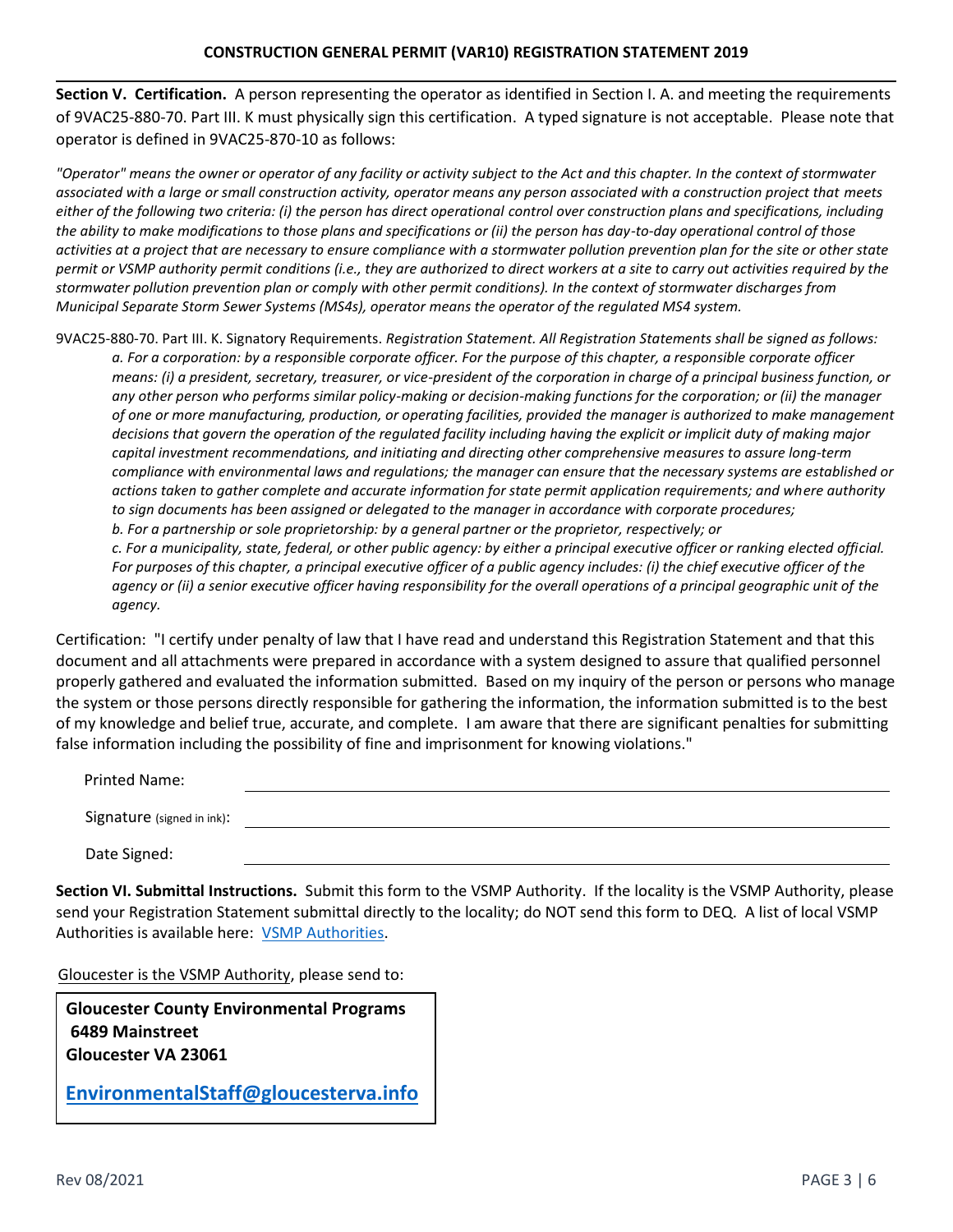## **CONSTRUCTION GENERAL PERMIT (VAR10) REGISTRATION STATEMENT 2019 INSTRUCTIONS** *PLEASE DO NOT PRINT OR SUBMIT*

This Registration Statement is for coverage under the General VPDES Permit for Discharges of Stormwater from Construction Activities. This form covers the following permit actions: new permit issuance, existing permit modification with an increase in acreage, existing permit modifications that result in a plan modification but do not result in an increase in disturbed acreage, and reissuance of an active permit coverage.

**Application type.** Select **NEW PERMIT ISSUANCE** to obtain a new permit coverage. Modifications are for modifying an existing, active permit coverage. Select **MODIFICATION WITH ACREAGE INCREASE** when the previously approved acreage(s) increases (permit modifications are not performed for decreases in acreage unless they result in plan changes – see Modification WITHOUT Acreage Increase). Select **MODIFICATION WITHOUT ACREAGE INCREASE** when there is a change to the site design resulting in a change to the approved plans with no increase in acreage(s). Select **EXISTING PERMIT REISSUANCE** to extend an expiring permit coverage for the next permit cycle and include the existing permit number.

#### **Section I. Operator/Permittee Information.**

**A.** Construction Activity Operator (Permittee). The person or entity that is applying for permit coverage and will have operational control over construction activities to ensure compliance with the general permit. For companies, use the complete, active, legal entity name as registered with a state corporation commission. Entities that are considered operators commonly consist of the property owner, developer of a project (the party with control of project plans and specifications), or general contractor (the party with day-to-day operational control of the activities at the project site that are necessary to ensure compliance with the general permit). If an individual person is listed as the operator, that person (or a legal representative of) must sign the certification in Section V. An operator may be one of the following:

### *9VAC25-870-10. Definitions.*

*"Operator" means the owner or operator of any facility or activity subject to the Act and this chapter. In the context of stormwater associated with a large or small construction activity, operator means any person associated with a construction project that meets either of the following two criteria: (i) the person has direct operational control over construction plans and specifications, including the ability to make modifications to those plans and specifications or (ii) the person has day-to-day operational control of those activities at a project that are necessary to ensure compliance with a stormwater pollution prevention plan for the site or other state permit or VSMP authority permit conditions (i.e., they are authorized to direct workers at a site to carry out activities required by the stormwater pollution prevention plan or comply with other permit conditions). In the context of stormwater discharges from Municipal Separate Storm Sewer Systems (MS4s), operator means the operator of the regulated MS4 system.*

*"Owner" means the Commonwealth or any of its political subdivisions including, but not limited to, sanitation district commissions and authorities, and any public or private institution, corporation, association, firm or company organized or existing under the laws of this or any other state or country, or any officer or agency of the United States, or any person or group of persons acting individually or as a group that owns, operates, charters, rents, or otherwise exercises control over or is responsible for any actual or potential discharge of sewage, industrial wastes, or other*  wastes or pollutants to state waters, or any facility or operation that has the capability to alter the physical, chemical, or biological properties of *state waters in contravention of § [62.1-44.5](http://law.lis.virginia.gov/vacode/62.1-44.5/) of the Code of Virginia, the Act and this chapter.*

*"Person" means any individual, corporation, partnership, association, state, municipality, commission, or political subdivision of a state, governmental body, including a federal, state, or local entity as applicable, any interstate body or any other legal entity.*

**B.** May we transmit correspondence electronically? If you choose **YES** to this question and provide an email address in Section I. A., all correspondence, forms, invoices and notifications will be transmitted by email to the operator. This will also give the operator the ability to pay by credit card and to receive permit coverage approval letters immediately upon permit approval.

### **Section II. Construction Activity Information.**

**A.** A site map indicating the location of the existing or proposed land-disturbing activities, the limits of land disturbance, construction entrances and all water bodies receiving stormwater discharges from the site must be included with the submittal of this form. Aerial imagery maps or topographic maps showing the required items are acceptable. Plan sheet sized site maps are not required. Please consult your VSMP authority if you have additional questions regarding site map requirements.

**B.** Construction Activity Name and location. Provide a descriptive project name (it is helpful to use the same naming convention as listed on the Stormwater Management plans), 911 street address (if available), city/county of the construction activity, and the 6-digit latitude and longitude in decimal degrees format for the centroid, main construction entrance or start and end points for linear projects (i.e. 37.1234N/-77.1234W).

**C.** Acreage totals for all land-disturbing activities, on- and off-site, to be included under this permit. Acreages are to be reported to the nearest one-hundredth acre (two decimal places; i.e. 1.15 acres). Provide the total acreage of the primary development site as approved on the Stormwater Management Plans and the primary on-site estimated acreage to be disturbed by the construction activity as approved under the Erosion and Sediment Control Plans. The off-site estimated area to be disturbed is the sum of the disturbed acreages for all off-site support activities to be covered under this general permit. Do not include the off-site acreage totals in the primary, on-site total and estimated disturbed acreage totals. Permit fees are calculated based on your disturbed acreage total for all on- and off-site areas being disturbed under this permit coverage (the sum of all on-site and off-site disturbed acreages).

**D.** Property owner status. The status of the construction activity property owner. Any property not owned by a government entity or agency (i.e. federal, state or local governments) is **PRIVATE**.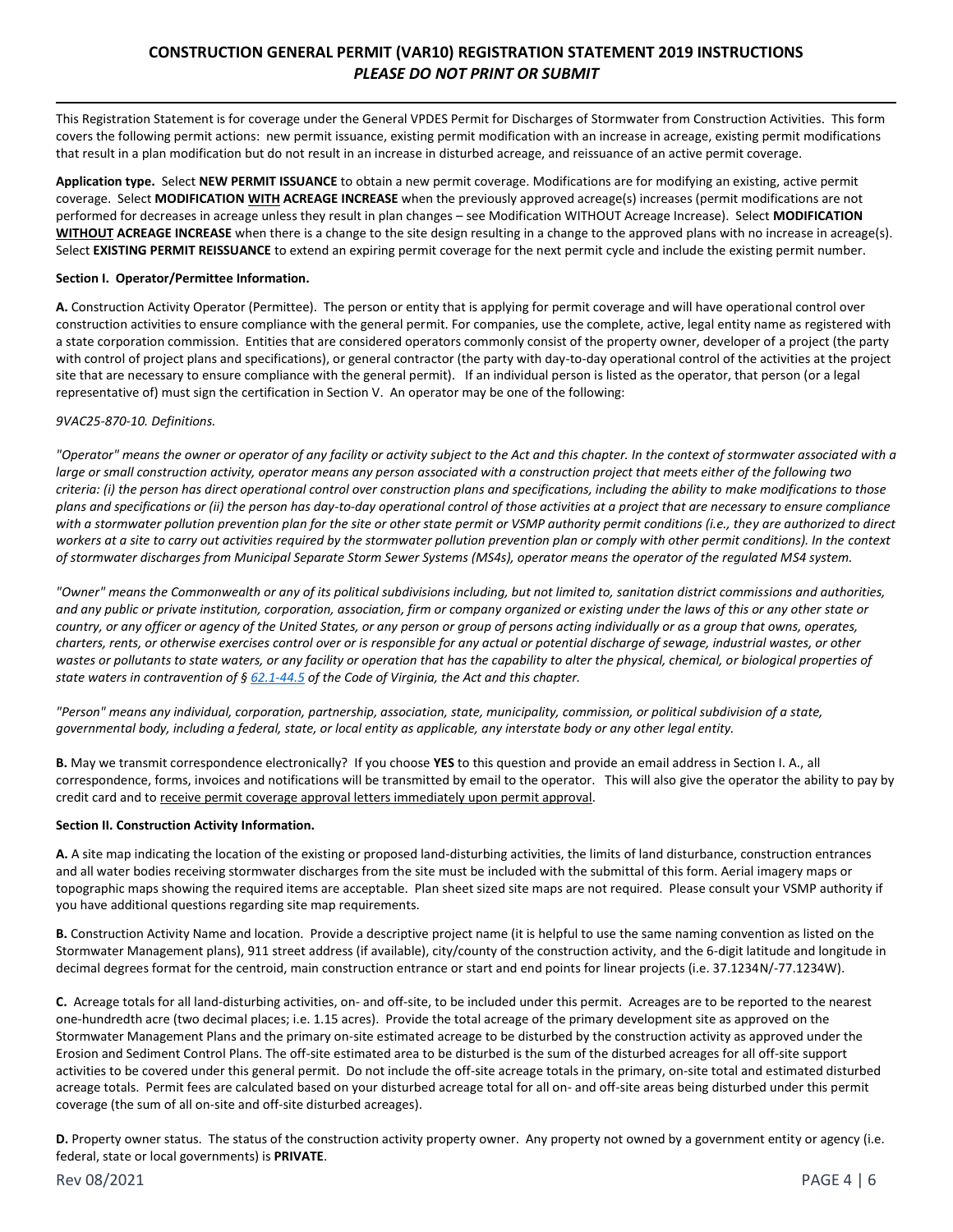## **CONSTRUCTION GENERAL PERMIT (VAR10) REGISTRATION STATEMENT 2019 INSTRUCTIONS** *PLEASE DO NOT PRINT OR SUBMIT*

**E.** Nature of the construction activity description. Choose the designation that best describes the post-construction use of this project (you may choose more than one). (i.e. Residential, Commercial, Industrial, Agricultural, Environmental, Educational, Oil and Gas, Utility, Transportation, Institutional, etc.). Describe the post-construction use of the project (i.e. Commercial – one new office building and associated parking and utilities; Transportation – Linear roads, sidewalks and utilities; Agricultural – 3 Poultry Houses, etc.).

**F.** Municipal Separate Storm Sewer System (MS4) name(s) if discharging to a MS4. If stormwater is discharged through a MS4 (either partially or completely), provide the name of the MS4(s) that will be receiving water from this construction activity. The MS4 name is typically the town, city, county, institute or federal facility where the construction activity is located.

**G.** Estimated project dates. Provide the estimated project start date and completion date in Month/Day/Year or MM/DD/YYYY format (i.e. 07/30/2019).

**H.** Is this construction activity is part of a larger common plan of development or sale? "Common plan of development or sale" means a contiguous area where separate and distinct construction activities may be taking place at different times on different schedules per 9VAC25-870-10. Definitions. I.e. a subdivision, commercial development, business park, etc.

**I.** 6th Order Hydrologic Unit Code (HUC) and associated Receiving Water Name(s). Provide all 6th order HUCs and receiving waterbody names, for the primary site and any Off-site areas included under this permit coverage, that could potentially receive stormwater runoff discharging from this activity. The HUC can be either a 12-digit number (i.e. 0208010101) or 2-letter, 2-number code (i.e. JL52). Include additional HUCs or receiving waters on a separate page. You may utilize DEQ's web-based GIS application, VEGIS, to obtain this information.

- VEGIS application link: [DEQ's VEGIS Mapping Application](https://apps.deq.virginia.gov/mapper_ext/?service=public/wimby)
- **Instructions for utilizing DEQ's VEGIS application link: CGP-GIS [HUC Instructions](https://www.deq.virginia.gov/Portals/0/DEQ/Water/Publications/CGP-GIS_HUC_Instructions.pdf)**

### **Section III. Off-site Support Activity Location Information.**

This general permit also authorizes stormwater discharges from support activities (e.g., concrete or asphalt batch plants, equipment staging yards, material storage areas, excavated material disposal areas, borrow areas) located on-site or off-site provided that (i) the support activity is directly related to a construction activity that is required to have general permit coverage; (ii) the support activity is not a commercial operation, nor does it serve multiple unrelated construction activities by different operators; (iii) the support activity does not operate beyond the completion of the construction activity it supports; (iv) the support activity is identified in the Registration Statement at the time of general permit coverage; (v) appropriate control measures are identified in a SWPPP and implemented to address the discharges from the support activity areas; and (vi) all applicable state, federal, and local approvals are obtained for the support activity.

Off-site activity name and location information. Provide a descriptive off-site project name, 911 street address (if available), construction entrance location (address or decimal degrees coordinates and description), city/county and the 6-digit latitude and longitude in decimal degrees (i.e. 37.1234N,-77.1234W) of all off-site support activities. Indicate whether the off-site support activity will be covered under this general permit or a separate VPDES permit.

If excavated material (i.e., fill) will be transported off-site for disposal, the name and physical location address, when available, of all off-site excavated material disposal areas including city or county; 6-digit latitude and longitude in decimal degrees (i.e. 37.1234N,-77.1234W) and the contents of the excavated material.

List additional off-site areas to be included under this permit coverage on a separate page. Off-site areas not included on this registration will need to obtain coverage under a separate VPDES permit.

#### **Section IV. Other Information.**

**A.** A stormwater pollution prevention plan (SWPPP) must be prepared prior to submitting the Registration Statement per 9VAC25-880. See 9VAC25-880-70. Part II. of the General Permit for the SWPPP requirements.

**B.** If the Erosion and Sediment Control Plan for the estimated area to be disturbed listed in Section II. C. has been submitted to the VESC Authority for review and plan approval, choose **YES.** If you are submitting this application to reissue an existing permit coverage, please provide the date that the VESC Authority approved the Erosion and Sediment Control Plan for the estimated area to be disturbed.

**C.** If land disturbance has commenced, choose **YES.** "Land disturbance" or "land-disturbing activity" means a man-made change to the land surface that may result in soil erosion or has the potential to change its runoff characteristics, including construction activity such as the clearing, grading, excavating, or filling of land per §62.1-44.15:24. Definitions.

**D.** If this project is using approved Annual Standards and Specifications (AS&S), attach the completed AS&S Entity Form. If the AS&S Entity is different from the operator identified in Section I. A., list the AS&S Entity Name. The AS&S entity is the entity or agency that holds the approved annual standards & specification. Please indicate if this project is also requesting a plan waiver.

AS&S Entity Form link: [Annual Standards and Specifications Entity Information Form](https://www.deq.virginia.gov/Portals/0/DEQ/Water/StormwaterManagement/CGP%20Links/ASSEntityInfo_2016-12.pdf?ver=2017-12-01-082345-853)